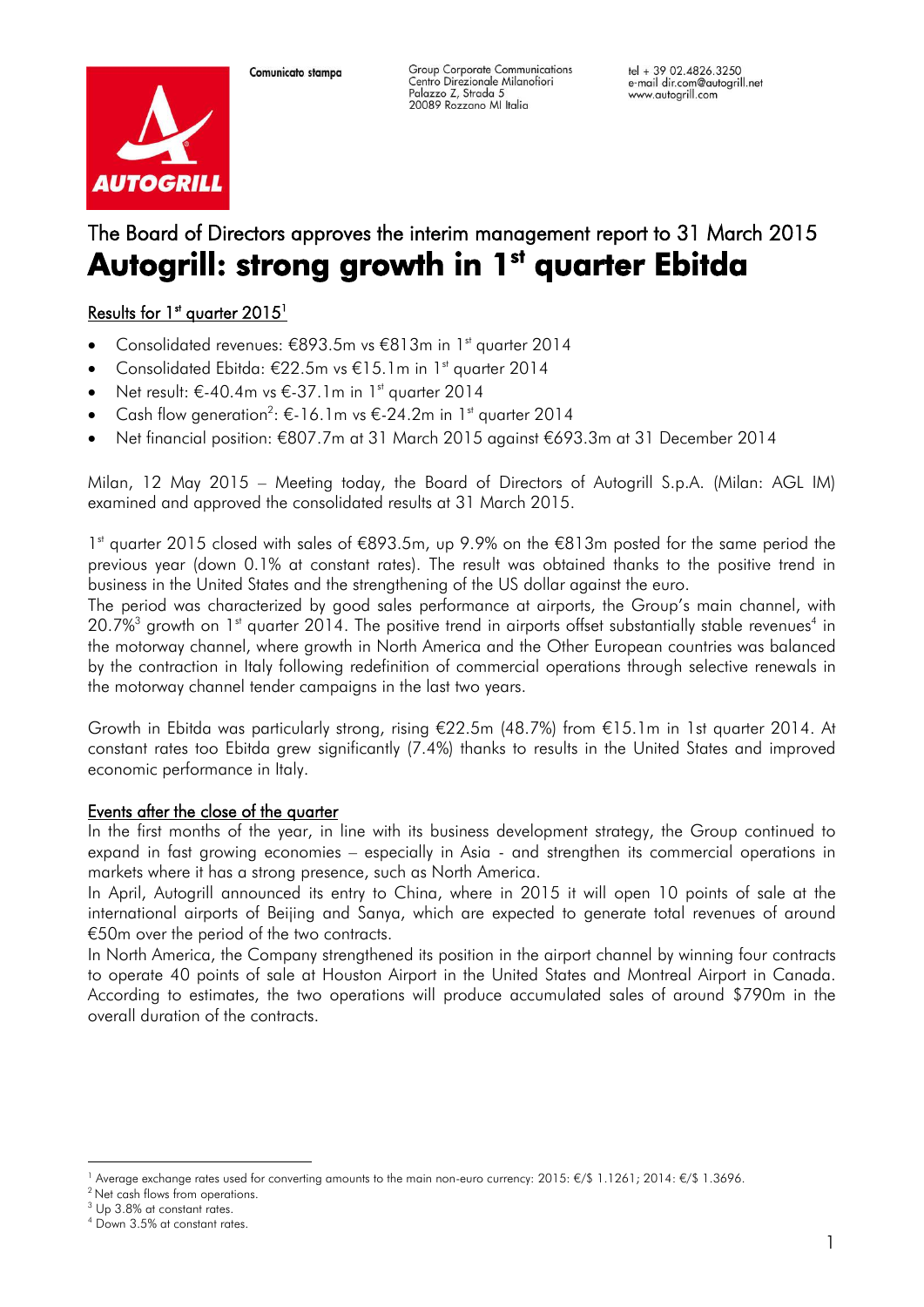

Group Corporate Communications Centro Direzionale Milanofiori<br>Palazzo Z, Strada 5 20089 Rozzano MI Italia

Outlook for 2015

In the first 18 weeks<sup>5</sup> the Group saw its sales rise 11.3% on the reference period (up 0.3% at constant rates).

The Group's forecast results for 2015 were calculated on an average €/\$ exchange rate of 1.10, which compared to the average €/\$ rate in 2014 (1.3285) produces a significant appreciation in the euro conversion of results generated in US dollars. The effects of the different €/\$ rate on the main economic indicators of forecast performance are also indicated.

The Group is expecting to see revenues in 2015 between  $\epsilon$ 4,300m and  $\epsilon$ 4,400m compared to €3,930m in 2014. The effect of the different exchange rate used is an increase of around €335m in sales.

Forecast Ebitda (including Corporate costs) for 2015 is between €370m and €380m, with a margin over expected revenues of around 8.6%. In 2014 the Group posted Ebitda of €316.2m (with an Ebitda margin of 8%). The effect of the different exchange rate used is an increase of around €37m in Ebitda.

LastIy, the Group expects its net capital expenditure to be around €240m against €196.4m in 2014. The effect of the different exchange rate used is an increase of around €14m in investments.

-

<sup>5</sup> Average rates in 2015: €/\$ 1.1145; 2014: €/\$ 1.3726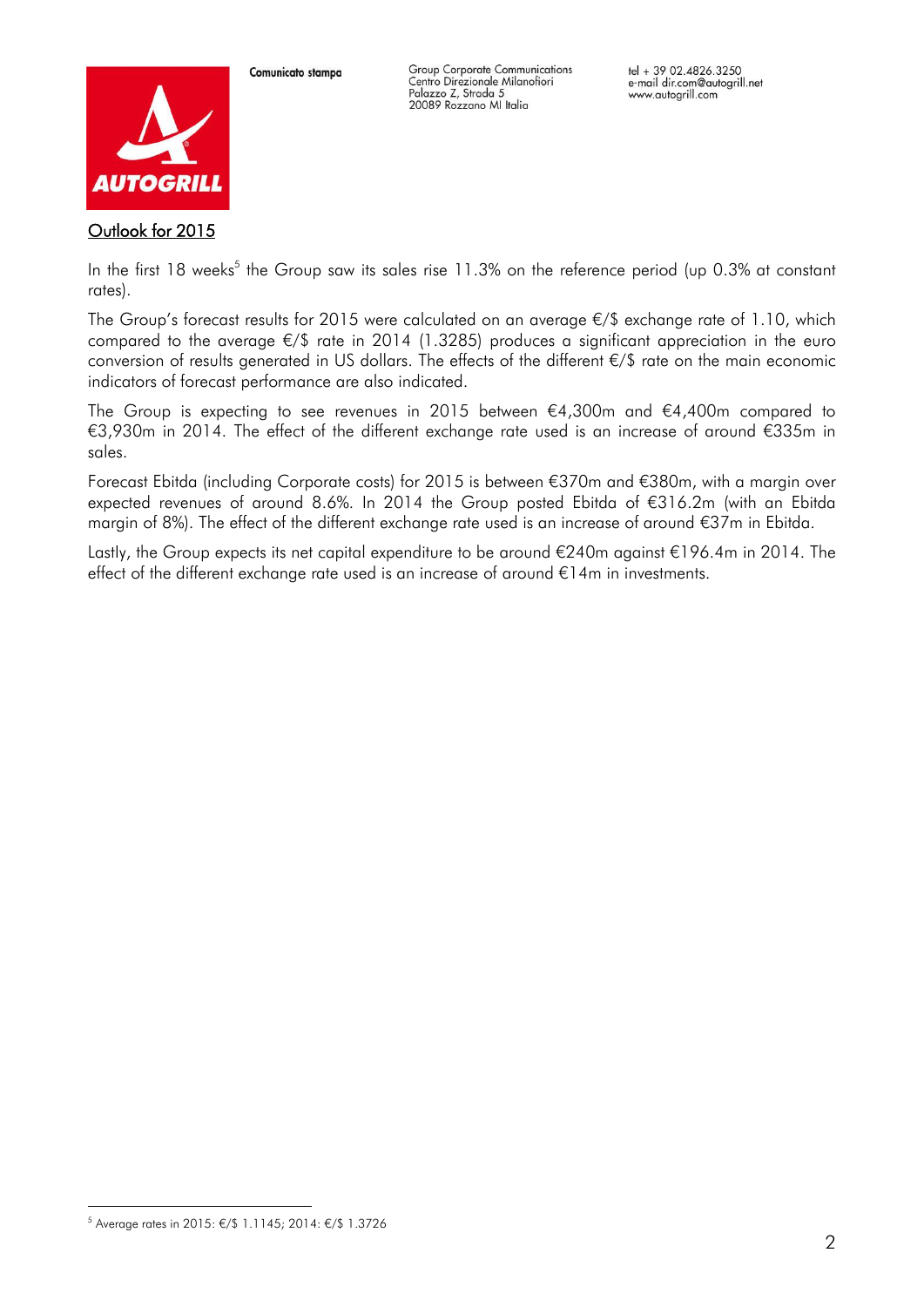



## Consolidated income results for 1st quarter 2015

|                                                        | First quarter    | First quarter    |         | Change                        |
|--------------------------------------------------------|------------------|------------------|---------|-------------------------------|
| $(\epsilon m)$                                         | 2015             | 2014             | 2014    | at constant<br>exchange rates |
| Revenue                                                | 893.5            | 813.0            | 9.9%    | $-0.1\%$                      |
| Ebitda<br>Ebitda margin                                | 22.5<br>2.5%     | 15.1<br>1.9%     | 48.7%   | 7.4%                          |
| EBIT<br>Ebit margin                                    | (26.0)<br>2.9%   | (27.2)<br>3.3%   | 4.4%    | $-0.4%$                       |
| Profit attributable to the owners of the parent        | (40.4)           | (37.1)           | $-8.7%$ | $-8.4%$                       |
| Earnings per share ( $\in$ cents)*<br>basic<br>diluted | (15.9)<br>(15.9) | (14.7)<br>(14.6) |         |                               |

|                                          | First quarter | First quarter |          | Change                        |
|------------------------------------------|---------------|---------------|----------|-------------------------------|
| $(\epsilon m)$                           | 2015          | 2014          | 2014     | at constant<br>exchange rates |
| Net cash flows from operating activities | (16.1)        | (24.2)        |          |                               |
| Net investment<br>% of net sales         | 24.4<br>2.7%  | 36.1<br>4.4%  | $-32.3%$ | $-40.5%$                      |

|                        |                          |         |       | Change                        |  |
|------------------------|--------------------------|---------|-------|-------------------------------|--|
| $(\epsilon$ m          | 31/03/2015<br>31/12/2014 |         | 2014  | at constant<br>exchange rates |  |
| Net invested capital   | 1,309.4                  | 1,184.0 | 125.4 | 20.4                          |  |
| Net financial position | 807.7                    | 693.3   | 114.4 | 63.9                          |  |

#### Revenues

Consolidated revenues in 1st quarter 2015 reached €893.5m, up 9.9% on €813m in the same period in 2014. At constant rates, revenues were substantially unchanged with respect to the previous period. The stability of the sales at constant rates is the result of differing performance in its two main channels.

Sales in the airport channel grew 20.7% (up 3.8% at constant rates), having been driven mainly by the increase in the average spend in North America and new openings in Indonesia, Vietnam, Turkey and Finland.

Revenues in the motorway channel, on the other hand, were down 3.5% overall, while being stable at current rates. The increase in sales on motorways in North American and certain European countries was completely absorbed by the contraction of revenues in Italy following the Group's decision to cut back its operations in the motorway channel.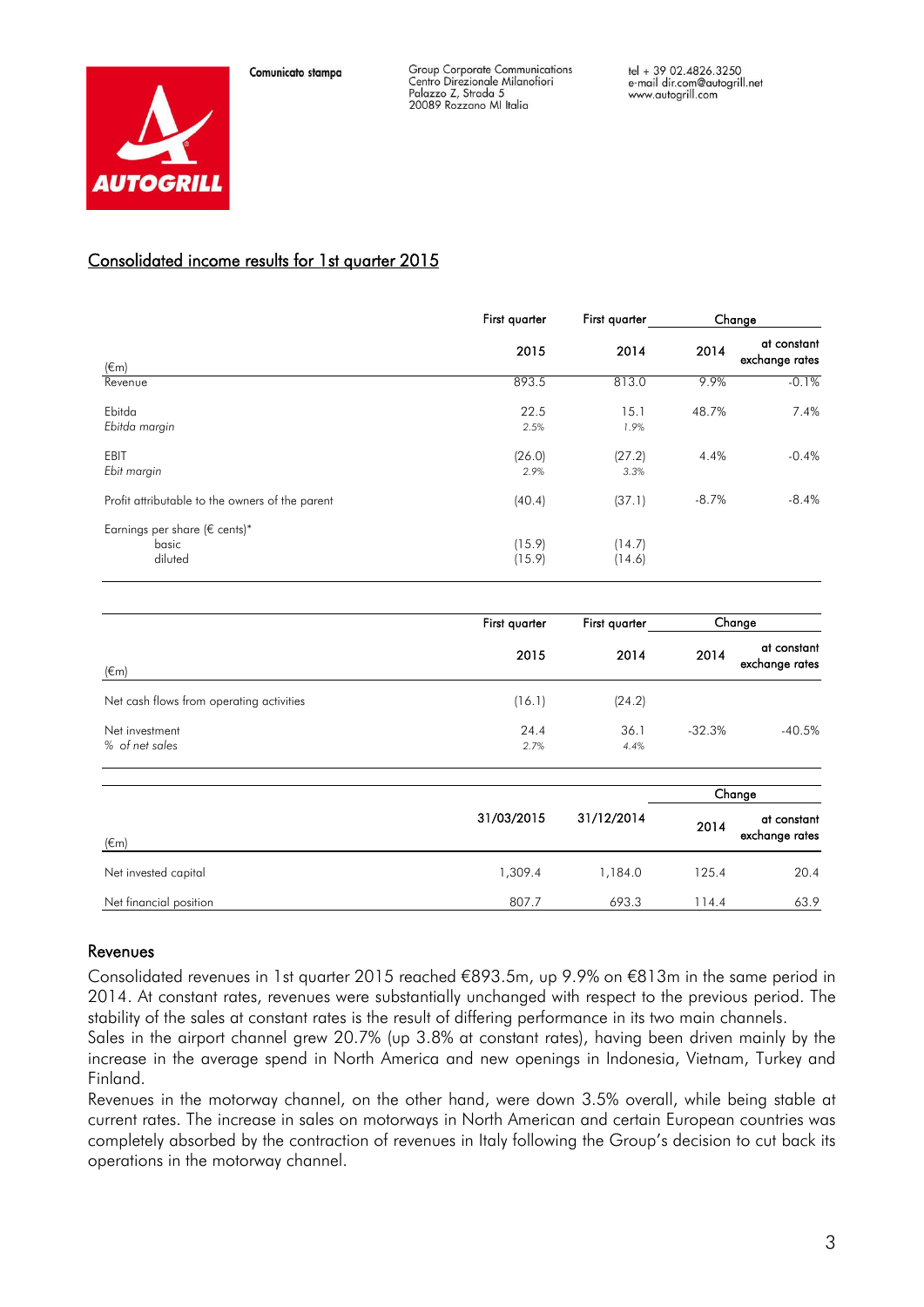

Group Corporate Communications Centro Direzionale Milanofiori Palazzo Z, Strada 5 20089 Rozzano MI Italia



Group sales by channel were as follows:

|                         | First quarter | First quarter | Change   |                               |
|-------------------------|---------------|---------------|----------|-------------------------------|
| $(\epsilon m)$          | 2015          | 2014          | 2014     | at constant<br>exchange rates |
| Airports                | 497.0         | 411.9         | 20.7%    | 3.8%                          |
| Motorways               | 318.7         | 318.8         | $-0.0%$  | $-3.5%$                       |
| <b>Railway Stations</b> | 39.0          | 37.5          | 3.9%     | 2.4%                          |
| Other                   | 38.8          | 44.8          | $-13.4%$ | $-17.6%$                      |
| Total Revenue           | 893.5         | 813.0         | 9.9%     | $-0.1%$                       |

# Ebitda

There was strong growth in Ebitda, rising to  $E22.5m$  from  $E15.1m$  in 1st quarter 2014 (up 48.7%). The significant growth in profitability in North America, improved profitability in Italy and the strengthening of the US dollar against the euro are the main factors in the result for the quarter. The ratio to revenues moved from 1.9% in 1st quarter 2014 to 2.5%.

The Group's income performance improved significantly even without the effect of the dollar's strengthening against the euro. At constant rates, Ebitda in 1st quarter 2015 was up 7.4% on the same quarter the previous year. This result is due to the growth and a more favourable sales mix in the United States and the ongoing efficiency drive, especially in Italy, where the programme of production and logistics chain reviews is starting to yield positive results.

In 1st quarter 2015 the Group took a reorganization charge of €3.7m compared to €1.8m in the same period the previous year. Net of such charge, the growth in Ebitda for the period would have been 53.7% at current rates (13.6% at constant rates).

#### Amortization, depreciation and impairments

Amortization, depreciation and impairments in the 1<sup>st</sup> quarter of the year amounted to  $€48.5$ m against €42.3m in 1<sup>st</sup> quarter 2014, up 14.6% (up 3.5% at constant rates). The increase reflects the appreciation of the dollar, since a significant portion of the Group's investments are in the United States.

# Operating result (EBIT)

In line with the highly seasonal nature of the Group's business, the operating result in 1st quarter 2014 was a negative €26.0m, an improvement however on the negative €27.2m posted in the same period the previous year.

#### Net financial charges

Net financial charges in 1<sup>st</sup> quarter 2015 were up 13.6% (up 2.4% at constant rates) on 1st quarter 2014, moving from  $\epsilon$ 9.9m to  $\epsilon$ 11.2m, the increase reflecting the impact of the stronger US dollar, the currency in which the Group issues its bonds. The figure for 1st quarter 2015 also includes €1.3m in bank commissions paid in 2011 (and not yet fully amortized) on the financing of the original €700m loan extinguished in March 2015. Excluding this non-recurring cost, financial charges were in line with 2014 (down 9.7% at constant rates) thanks to the lower average cost of debt.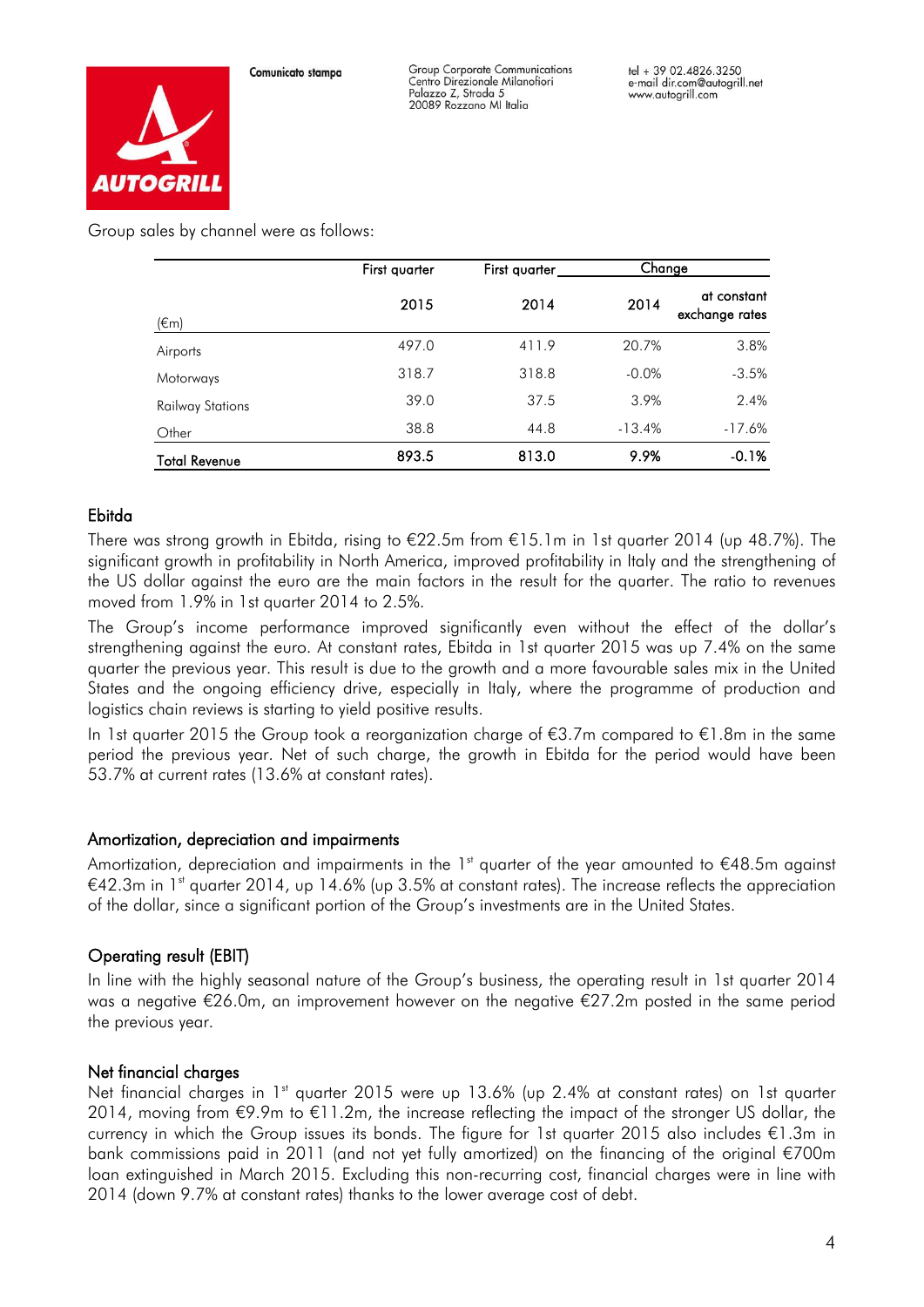

Group Corporate Communications Centro Direzionale Milanofiori<br>Palazzo Z, Strada 5<br>20089 Rozzano MI Italia

#### Net result for the Group

The 1st quarter of the year, typically marking the seasonal low in revenues, closes with a net loss attributable to the shareholders of the parent company of €40.4m against €37.1m in the same quarter of the previous year. In absolute terms, the change reflects the increase in financial charges, the increase in minority interests (€1.5m against €0.5m in the same period in 2014) and a slightly unfavourable fiscal effect due to the low season.

# Consolidated balance sheet data <sup>6</sup> at 31 March 2015

|                                                        |            |            | Change |                                  |  |
|--------------------------------------------------------|------------|------------|--------|----------------------------------|--|
| $(\epsilon m)$                                         | 31/03/2015 | 31/12/2014 | 2014   | at constant<br>exchange<br>rates |  |
| Goodwill                                               | 877.7      | 804.5      | 73.2   | (1.4)                            |  |
| Intangible assets                                      | 63.8       | 63.8       | 0.1    | (1.7)                            |  |
| Property, plant and equipment                          | 867.3      | 834.9      | 32.4   | (29.1)                           |  |
| Financial assets                                       | 24.0       | 22.8       | 1.2    | 0.2                              |  |
| Non-current assets                                     | 1,832.9    | 1,726.0    | 106.8  | (32.0)                           |  |
| Working capital                                        | (363.8)    | (394.7)    | 30.9   | 52.4                             |  |
| Other non-current non-financial assets and liabilities | (159.6)    | (147.3)    | (12.3) | 0.0                              |  |
| Net invested capital                                   | 1,309.4    | 1,184.0    | 125.4  | 20.4                             |  |
| Net financial position                                 | 807.7      | 693.3      | 114.4  | 63.9                             |  |

—<br>—

<sup>6</sup> €/\$ rates: 1.0759 at 31 March 2015; 1.2141 at 31 December 2014.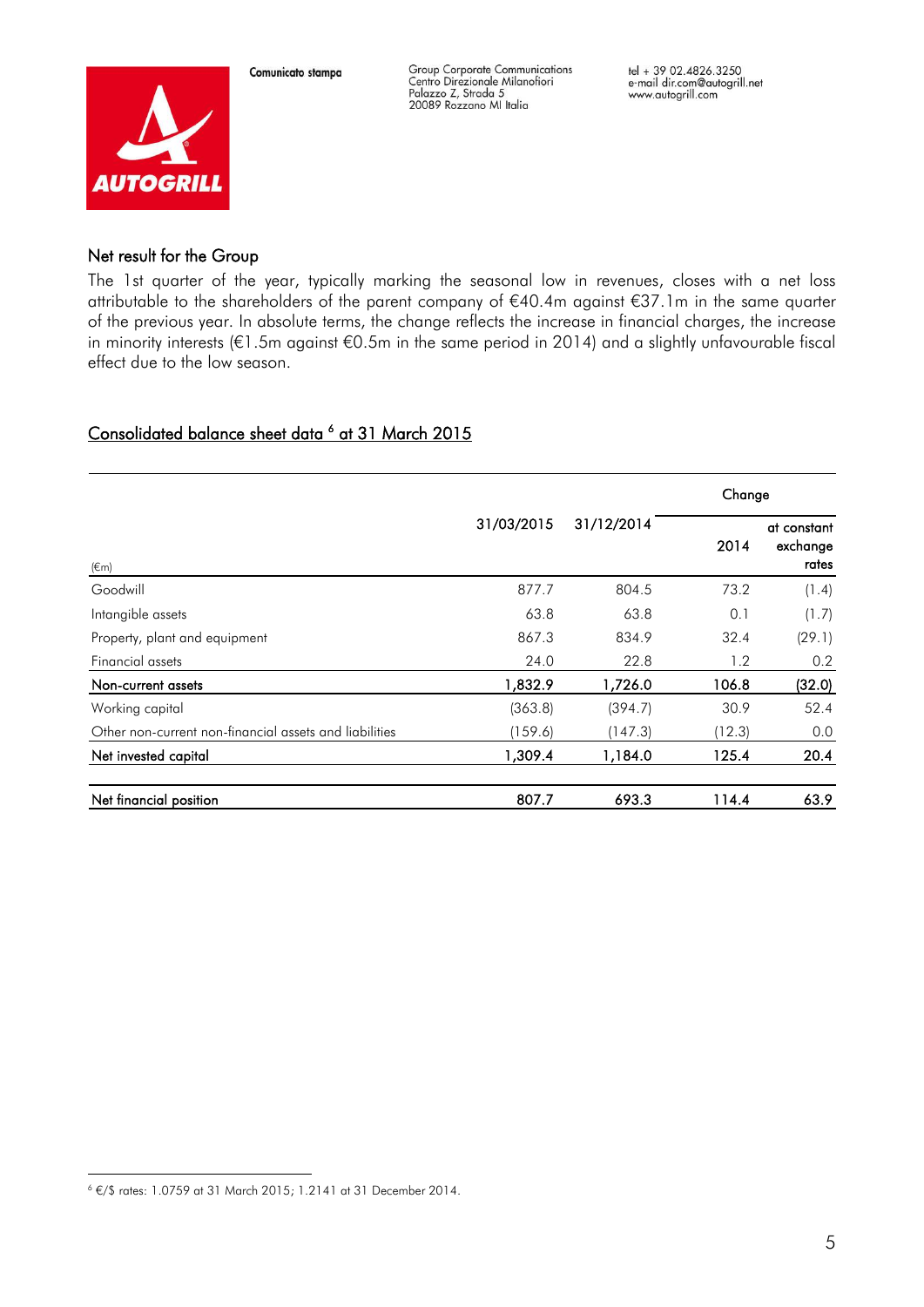

Group Corporate Communications Centro Direzionale Milanofiori<br>Palazzo Z, Strada 5 20089 Rozzano MI Italia

#### Net cash flow generation

In 1<sup>st</sup> quarter 2015, the Group saw a negative net cash flow of €55.9m, slightly up on €53.2m in the same period in 2014. The improvement in cash flows from operations made it possible to absorb the increase in investment payments.

1st quarter 2015 had the benefit of \$18m (€16.5m) from the transfer to World Duty Free Group of the last four contracts relative to the Travel Retail business in the United States, whereas 1st quarter 2014 included the collection, again from World Duty Free Group, of \$17m (€13.3m) under certain provisions in the contract transferring the US Retail Division.

| (m€)                                                                                             | First quarter 2015 | First quarter 2014 |
|--------------------------------------------------------------------------------------------------|--------------------|--------------------|
| <b>EBITDA</b>                                                                                    | 22.5               | 15.1               |
| Change in working capital and net change in non-current non-<br>financial assets and liabilities | (23.6)             | (27.6)             |
| Other non cash items                                                                             | (0.5)              | 0.4                |
| CASH FLOW FROM OPERATION                                                                         | (1.5)              | (12.1)             |
| Tax (paid)/refund                                                                                | (2.7)              | (1.5)              |
| Net interest paid                                                                                | (11.9)             | (10.6)             |
| NET CASH FLOW FROM OPERATION                                                                     | (16.1)             | (24.2)             |
| Net CAPEX                                                                                        | (56.3)             | (42.3)             |
| Transfer of Retail US business                                                                   | 16.5               | 13.3               |
| <b>FREE OPERATING CASH FLOW</b>                                                                  | (55.9)             | (53.2)             |

# Net financial position

Net financial indebtedness at 31 March 2015 was €807.7m, up €114.4m on €693.3m at 31 December 2014 due to the seasonal cash flow trend, which is typically negative in the 1st quarter of the year, and the effect of euro conversion of the Group's debt in US dollars.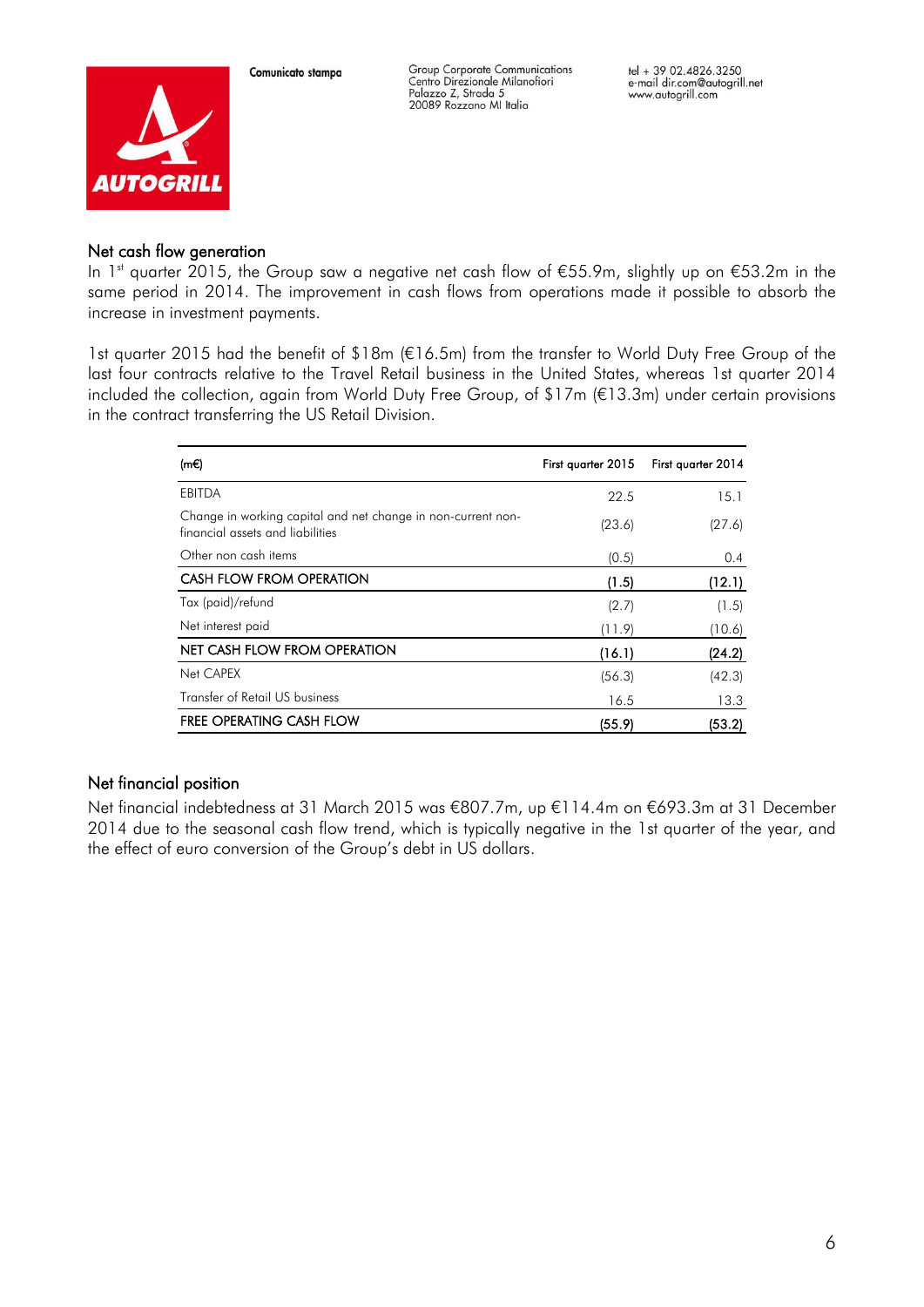



The fair value of interest rate hedging contracts at 31 March 2015 was €-0.3m against €-3.5m at 31 December 2014.

At 31 March 2015, net financial indebtedness was 61% in US dollars and the rest in euros, while 60% of the total amount is fixed rate, partly due to the effect of interest rate hedging. The average weighted cost of debt in 1<sup>st</sup> quarter 2015 was 4.4% compared to 5.0% in the same period the previous year thanks to the reduction in taxes in Europe.

Debt is mostly in the form of "committed" bank loans and non-listed bonds with an average residual term of around 5 years and 3 months. On 6 March 2015, the subsidiary HMSHost Corporation obtained an extension of its \$250m credit line, originally maturing on 22 March 2016, to 6 March 2020. On 12 March 2015, Autogrill S.p.A. underwrote a new financing contract worth a total of €600m, maturing in March 2020.

Loan contracts and bonds require certain financial indicators to be maintained within pre-defined values. At 31 March 2015, all the parameters were comfortably within such limits.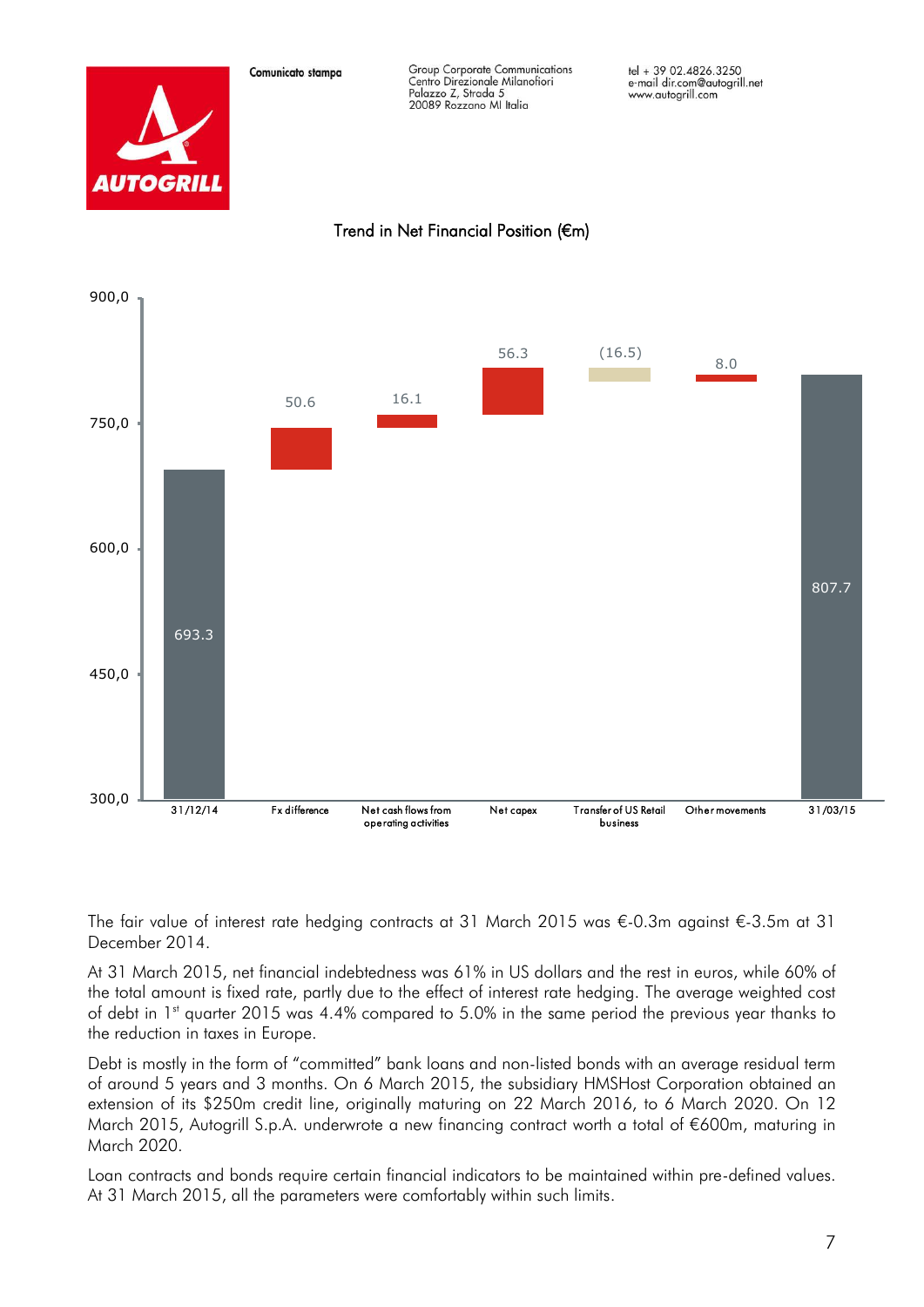

Group Corporate Communications Centro Direzionale Milanofiori Palazzo Z. Strada 5 20089 Rozzano MI Italia

tel + 39 02.4826.3250 e-mail dir.com@autogrill.net www.autogrill.com

\*\*\*

The results at 31 March 2015 will be illustrated in a conference call for the financial community starting at 5.30 pm today. The presentation will also be available in the Investor Relations section of [www.autogrill.com](http://www.autogrill.com/) as from 5 pm. Contact phone numbers:

- from Italy: 800 40 80 88
- from outside Italy:  $+ 390633486868$
- $\bullet$  enter pin  $*$  0

*This press release concerning the results as of 31 March 2015, which have not been audited, constitutes an interim report drafted in accordance with the provisions of art. 154-ter, legislative decree 58/1998 (TUF). Income data refer to the 1st quarters of 2014 and 2013. Balance sheet data refer to 31 March 2015 and 31 December 2014. The format of the income statement and balance sheet information is the same as that used in the 2013 annual report. The main accounting standards and consolidation criteria are in line with those used in drafting the financial statements for 2013, which should be referred to for further details. Reporting on the quarterly accounting situation contains estimates and assumptions that have an effect on the values of assets and liabilities at the date of such quarterly accounts. Actual results may differ from such estimates. Estimates*  and assumptions are regularly reviewed and the effects of any changes are written to the income statement of the period in which the change *occurred and in future periods. Appraisal of losses in the value of non-current assets is only done on drafting financial statements except for cases in which there are indications of a possible impairment in value. Similarly, actuarial calculation of employee benefit plans is done during drafting of the financial statements. The interim report is drafted as for a going concern whose operating currency is the euro. Values are expressed in millions of euros unless stated otherwise.*

\*\*\*

*The executive responsible for the drafting of the company's accounting documents, Alberto De Vecchi, hereby declares pursuant to clause 2,*  art.154 bis, TUF, that the accounting information in this release is in line with the Company's accounting records and registers.

#### *Disclaimer*

*This press release contains forecasts and estimates that reflect the opinions of the management ("forward-looking statements"), especially regarding future business performance, new investments and developments in the cash flow and financial situation. Such forward-looking statements have by their very nature an element of risk and uncertainty as they depend on the occurrence of future events. Actual results may differ significantly from the forecast figures and for a number of reasons, including by way of example: traffic trends in the countries and business channels where the Group operates; the outcome of procedures for the renewal of existing concession contracts and for the award of new concessions; changes in the competitive scenario; exchange rates between the main currencies and the euro, esp. the US dollar and UK sterling; interest rate movements; future developments in demand; changing oil and other raw material (food) prices; general global economic conditions; geopolitical factors and new legislation in the countries where the Group operates and other changes in business conditions.*

*The Group's business is correlated to traffic flows. The 1st and 3rd quarters usually represent the low and high points, respectively, in the business year. Major investment programmes are thus scheduled in the 1st and 4th quarters and are usually suspended in the summer period. Quarterly operating results and changes in net financial indebtedness may not, therefore, be directly compared or extrapolated to obtain forecasts of yearend results.*

# For further information:

Rosalba Benedetto Davide Tammaro Elisabetta Cugnasca Group Corporate Communications Manager Communications Specialist Fead of Investor Relations T: +39 02 4826 3209<br>
T: +39 02 4826 3209<br>
davide.tammaro@autogrill.net elisabetta.cugnasca@a

[elisabetta.cugnasca@autogrill.net](mailto:elisabetta.cugnasca@autogrill.net)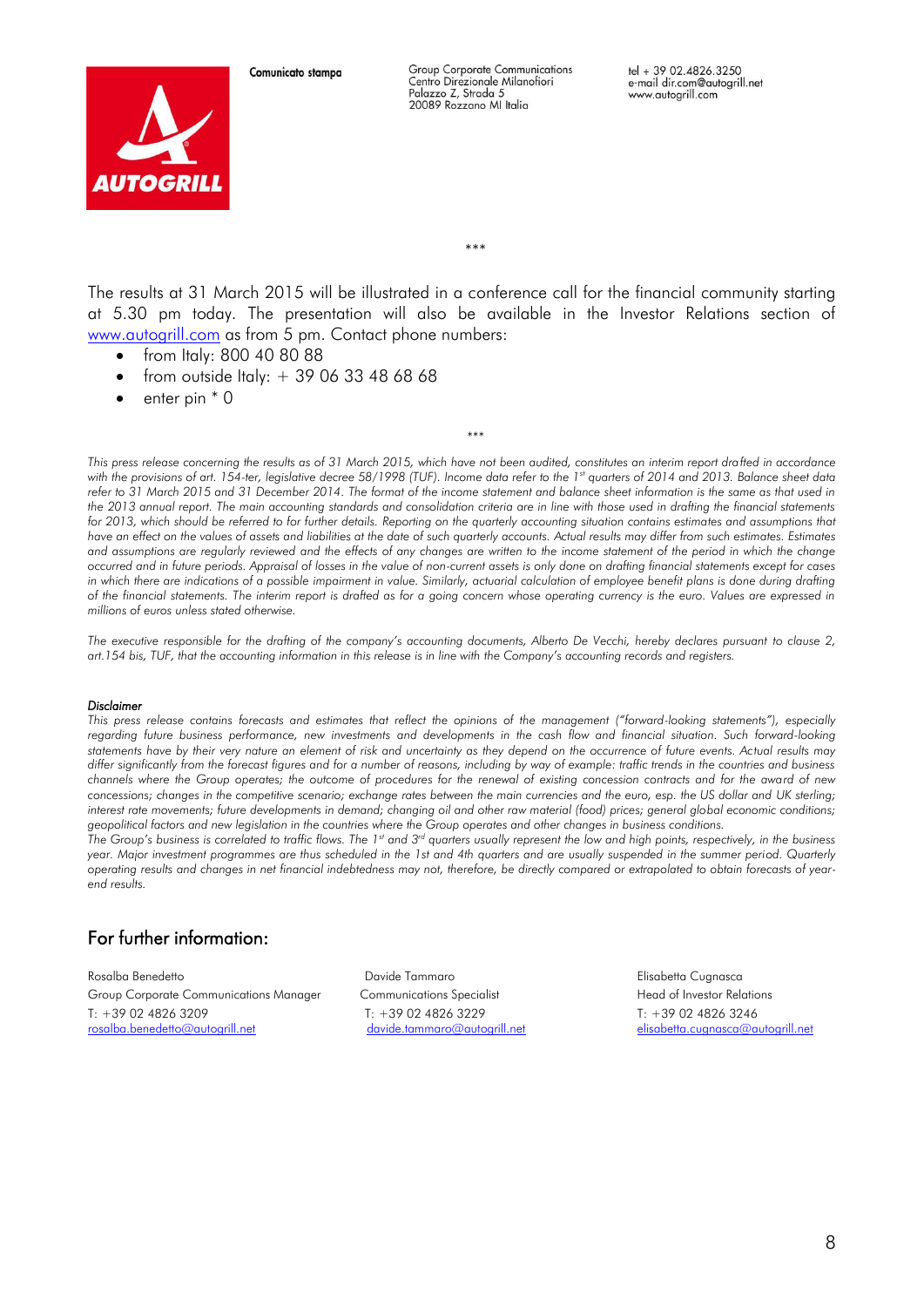

Group Corporate Communications<br>Centro Direzionale Milanofiori<br>Palazzo Z, Strada 5<br>20089 Rozzano MI Italia

# Income results

#### Condensed consolidated income statement, 1<sup>st</sup> quarter 2015

|                                                  | First quarter |              | First quarter |              | Change   |                                  |
|--------------------------------------------------|---------------|--------------|---------------|--------------|----------|----------------------------------|
| $(\epsilon m)$                                   | 2015          | % of revenue | 2014          | % of revenue | 2014     | at constant<br>exchange<br>rates |
| Revenue                                          | 893,5         | 100,0%       | 813,0         | 100,0%       | 9,9%     | $-0,1%$                          |
| Other operating income                           | 26,4          | 3,0%         | 27,2          | 3,3%         | $-3,0%$  | $-4,4%$                          |
| Total revenue and other operating income         | 919,9         | 103,0%       | 840,2         | 103,3%       | 9,5%     | $-0,2%$                          |
| Raw materials, supplies and goods                | (290,4)       | 32,5%        | (277,1)       | 34,1%        | 4,8%     | $-2,8%$                          |
| Personnel expense                                | (327, 6)      | 36,7%        | (297, 2)      | 36,6%        | 10,2%    | 0,2%                             |
| Leases, rentals, concessions and royalties       | (154, 5)      | 17,3%        | (140, 3)      | 17,3%        | 10,2%    | $-0,3%$                          |
| Other operating expense                          | 124,9         | 14,0%        | (110, 4)      | 13,6%        | 13,1%    | 3,8%                             |
| <b>EBITDA</b>                                    | 22,5          | 2,5%         | 15,1          | 1,9%         | 48,7%    | 7,4%                             |
| Depreciation, amortisation and impairment losses | (48, 5)       | 5,4%         | (42,3)        | 5,2%         | 14,6%    | 3,5%                             |
| EBIT                                             | (26,0)        | 2,9%         | (27,2)        | 3,3%         | 4,4%     | $-0,4%$                          |
| Net financial expense                            | (11,2)        | 1,3%         | (9, 9)        | 1,2%         | 13,6%    | 2,4%                             |
| Impairment losses on financial assets            | 0,5           | 0,1%         | 0,6           | 0,1%         | $-18,3%$ | $-32,9%$                         |
| Pre-tax Profit                                   | (36,7)        | 4,1%         | (36, 5)       | 4,5%         | $-0,7%$  | -1,6%                            |
| Income tax                                       | (2,1)         | 0,2%         | (0,1)         | 0,0%         | 1709,6%  | 376,5%                           |
| Profit attributable to:                          | (38,9)        | 4,3%         | (36, 6)       | 4,5%         | -6,2%    | $-6,2%$                          |
| - owners of the parent                           | (40, 4)       | 4,5%         | (37,1)        | 4,6%         | $-8,7%$  | $-8,4%$                          |
| - non-controlling interests                      | .5            | 0,2%         | 0,5           | 0,1%         | 182,3%   | 133,9%                           |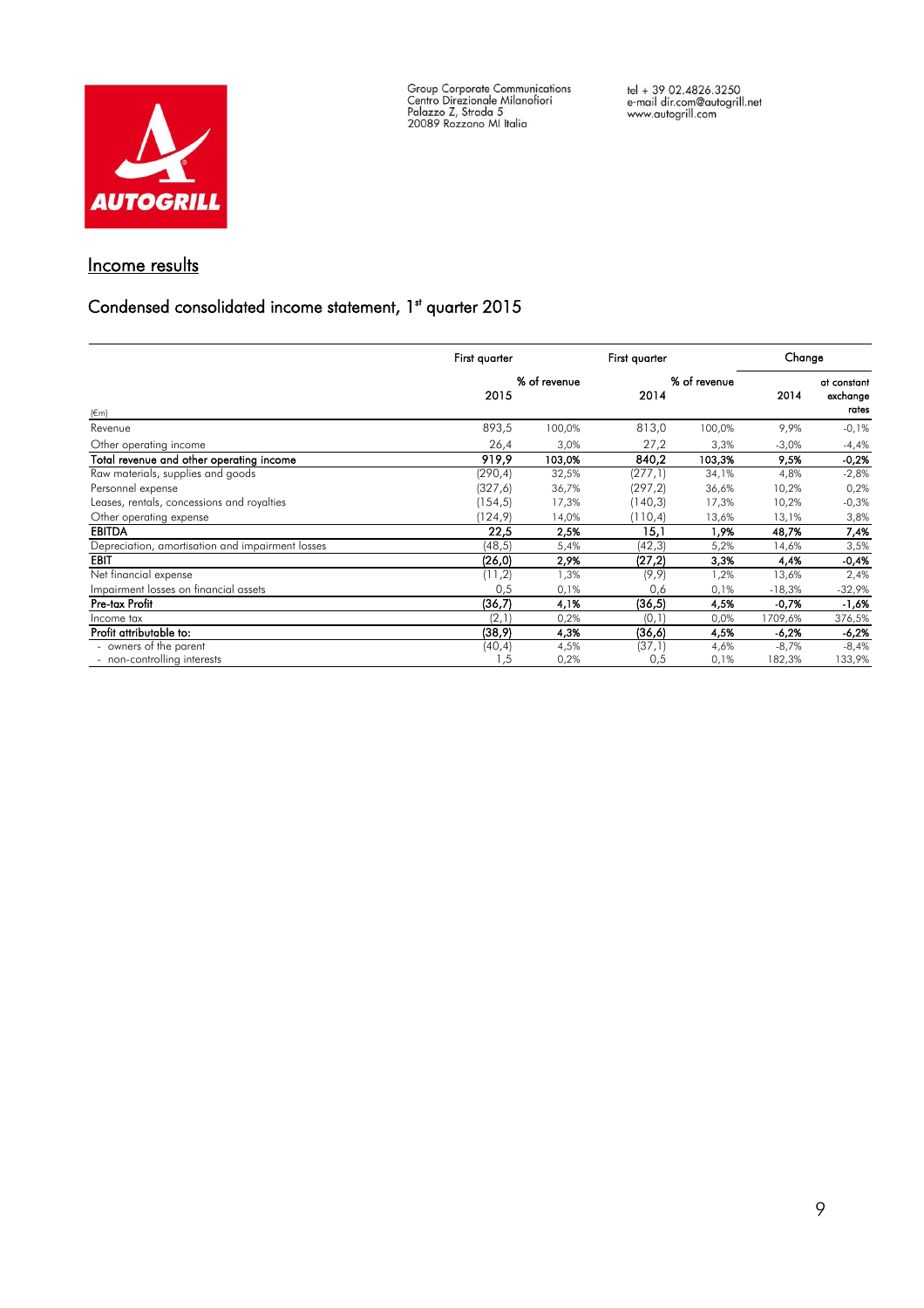

Group Corporate Communications<br>Centro Direzionale Milanofiori<br>Palazzo Z, Strada 5<br>20089 Rozzano MI Italia

# Financial management results

## Reclassified consolidated balance sheet 31 March 2015

|                                                           |            |            | Change |                               |  |
|-----------------------------------------------------------|------------|------------|--------|-------------------------------|--|
| $(\epsilon m)$                                            | 31/03/2015 | 31/12/2014 | 2014   | at constant<br>exchange rates |  |
| Intangible assets                                         | 941.6      | 868.3      | 73.3   | (3.1)                         |  |
| Property, plant and equipment                             | 867.3      | 834.9      | 32.4   | (29.1)                        |  |
| <b>Financial assets</b>                                   | 24.0       | 22.8       | 1.2    | 0.2                           |  |
| A) Non-current assets                                     | 1,832.9    | 1,726.0    | 106.8  | (32.0)                        |  |
| Inventories                                               | 103.9      | 123.5      | (19.6) | (23.8)                        |  |
| Trade receivables                                         | 45.6       | 43.5       | 2.1    | 1.6                           |  |
| Other receivables                                         | 206.6      | 179.9      | 26.6   | 20.6                          |  |
| Trade payables                                            | (415.2)    | (406.7)    | (8.5)  | 2.6                           |  |
| Other payables                                            | (304.7)    | (335.0)    | 30.3   | 51.5                          |  |
| B) Working capital                                        | (363.8)    | (394.7)    | 30.9   | 52.4                          |  |
| C) Invested capital, less current liabilities             | 1,469.1    | 1,331.3    | 137.7  | 20.4                          |  |
| D) Other non-current non-financial assets and liabilities | (159.6)    | (147.3)    | (12.3) | 0.0                           |  |
| E) Net invested capital                                   | 1,309.4    | 1,184.0    | 125.4  | 20.4                          |  |
| Equity attributable to owners of the parent               | 467.9      | 458.5      | 9.4    | (41.9)                        |  |
| Equity attributable to non-controlling interests          | 33.8       | 32.1       | 1.7    | (1.5)                         |  |
| F) Equity                                                 | 501.7      | 490.7      | 11.0   | (43.4)                        |  |
| Non-current financial liabilities                         | 759.3      | 752.7      | 6.6    | (50.0)                        |  |
| Non-current financial assets                              | (7.3)      | (4.9)      | (2.4)  | (1.8)                         |  |
| G) Non-current financial indebtedness                     | 752.0      | 747.8      | 4.2    | (51.8)                        |  |
| Current financial liabilities                             | 189.4      | 150.0      | 39.4   | 30.2                          |  |
| Cash and cash equivalents and current financial assets    | (133.7)    | (204.5)    | 70.8   | 85.4                          |  |
| H) Current net financial indebtedness                     | 55.8       | (54.5)     | 110.2  | 115.6                         |  |
| Net financial position (G+H)                              | 807.7      | 693.3      | 114.4  | 63.9                          |  |
| I) Total as in E)                                         | 1,309.4    | 1,184.0    | 125.4  | 20.4                          |  |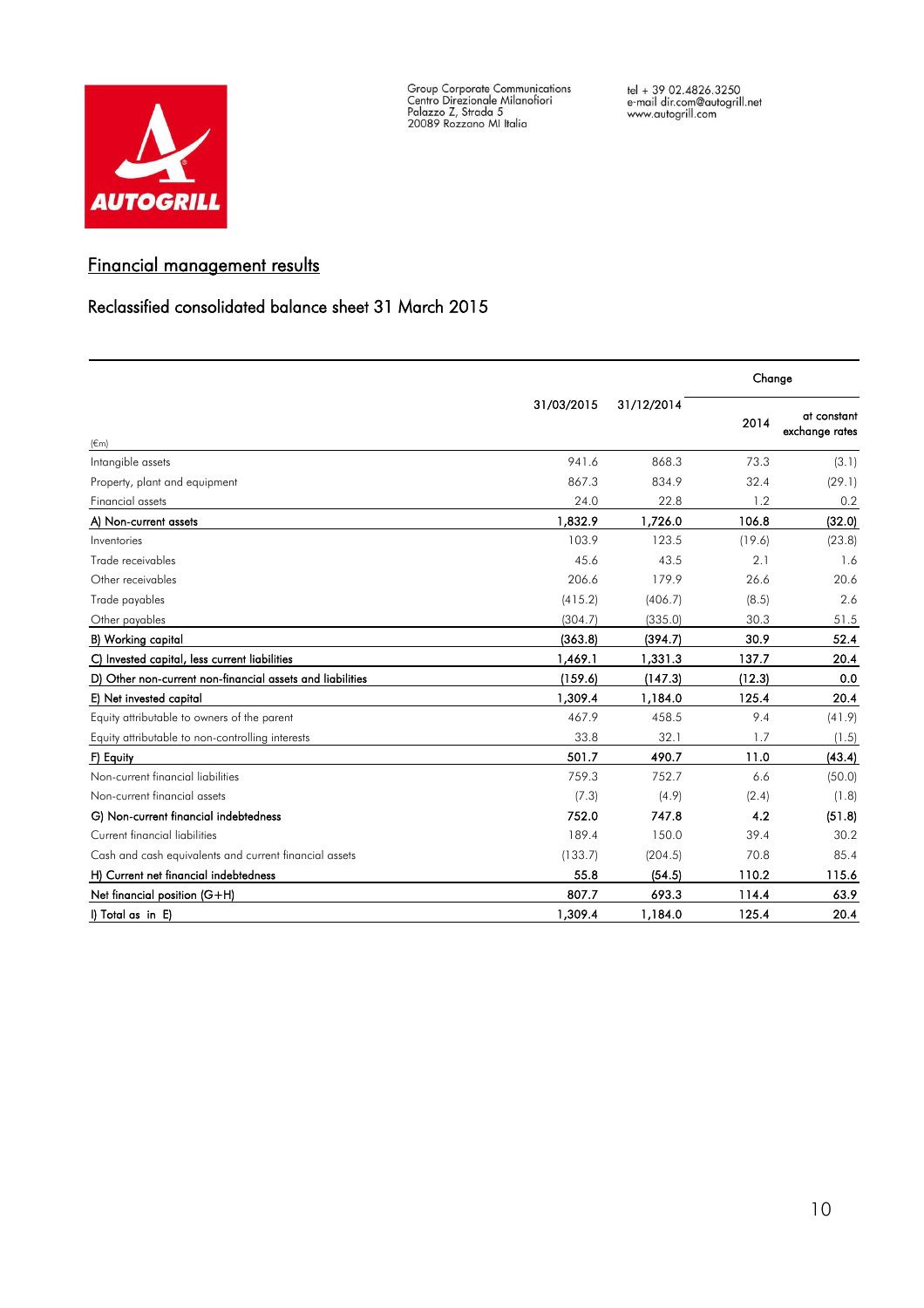

Group Corporate Communications<br>Centro Direzionale Milanofiori<br>Palazzo Z, Strada 5<br>20089 Rozzano MI Italia

## Consolidated cash flow statement

| (€m)                                                                                     | First quarter 2015 | First quarter 2014 |
|------------------------------------------------------------------------------------------|--------------------|--------------------|
| Opening net cash and cash equivalents                                                    | 142.8              | 129.6              |
| Pre-tax profit and net financial expense for the year                                    | (25.5)             | (26.6)             |
| Amortisation, depreciation and impairment losses on non-current assets, net of reversals | 48.5               | 42.3               |
| Adjustment and (gains)/losses on disposal of financial assets                            | (0.5)              | (0.6)              |
| (Gain)/losses on disposal of non-current assets                                          | (0.5)              | 0.1                |
| Other non-cash items                                                                     | (0.0)              | 0.3                |
| Change in working capital                                                                | (30.8)             | (22.4)             |
| Net change in non-current non-financial assets and liabilities                           | 7.2                | (5.2)              |
| Cash flow from operating activities                                                      | (1.5)              | (12.1)             |
| Taxes paid                                                                               | (2.7)              | (1.5)              |
| Interest paid                                                                            | (11.9)             | (10.6)             |
| Net cash flow from operating activities                                                  | (16.1)             | (24.2)             |
| Acquisition of property, plant and equipment and intangible assets                       | (58.8)             | (42.5)             |
| Proceeds from sale of non-current assets                                                 | 2.5                | 0.2                |
| Acquisition of consolidated equity investments                                           | 0.0                | (0.1)              |
| Disposal of US Retail division                                                           | 16.5               | 13.3               |
| Net change in non-current financial assets                                               | 0.6                | (1.1)              |
| Net cash flow used in investing activities                                               | (39.1)             | (30.2)             |
| Issue of new non-current loans                                                           | 269.1              | 55.4               |
| Repayments of non-current loans                                                          | (322.0)            | (0.2)              |
| Repayments of current loans, net of new loans                                            | 38.2               | (26.7)             |
| Excercise of stock options                                                               | 2.1                |                    |
| Other cash flows <sup>(1)</sup>                                                          | (0.2)              | (0.3)              |
| Net cash flow used in tinancing activities                                               | (12.9)             | 28.2               |
| Cash flow for the period                                                                 | (68.1)             | (26.2)             |
| Effect of exchange on net cash and cash equivalents                                      | 4.5                | 0.1                |
| Closing net cash and cash equivalents                                                    | 79.2               | 103.4              |

| $(\epsilon m)$                                                                                      |        |        |
|-----------------------------------------------------------------------------------------------------|--------|--------|
| Opening - net cash and cash equivalents - balance as of 1st January 2015 and as of 1st January 2014 | 142.8  | 129.6  |
| Cash and cash equivalents                                                                           | 183.2  | 171.5  |
| Current account overdrafts                                                                          | (40.4) | (41.9) |
| Closing - net cash and cash equivalents - balance as of 31 March 2015 and as of 31 March 2014       | 79.2   | 103.4  |
| Cash and cash equivalents                                                                           | 110.8  | 151.3  |
| Current account overdrafts                                                                          | (31.5) | (47.9) |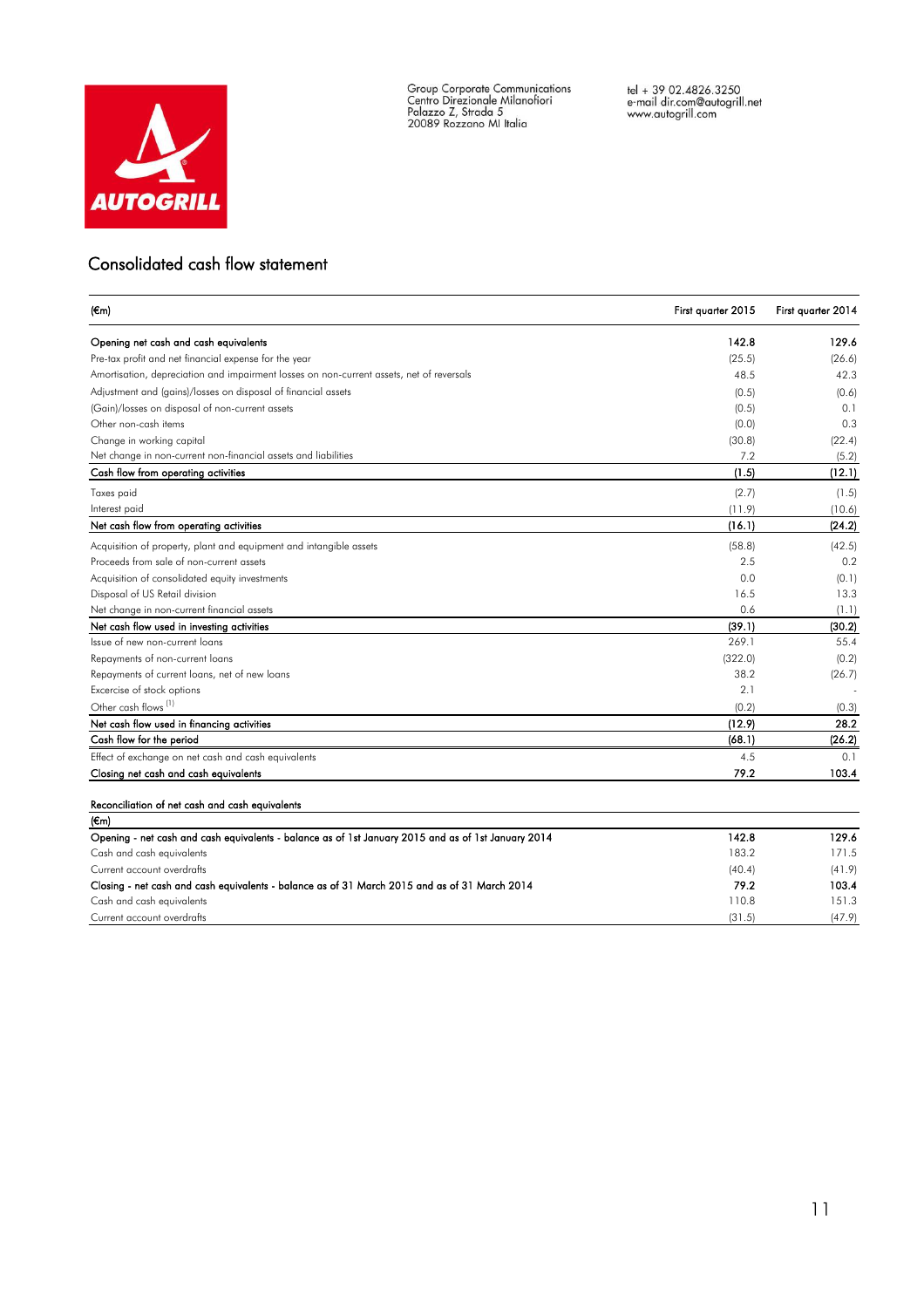

**Group Corporate Communications** Centro Direzionale Milanofiori Palazzo Z, Strada 5<br>20089 Rozzano MI Italia

tel + 39 02.4826.3250 e-mail dir.com@autogrill.net www.autogrill.com

# Operating areas

*To provide a clearer picture of the economic trends in the various operating areas, HMSHost's performance is stated under two separate areas (since 4Q2014): North America (United States of America and Canada) and the International Area (including Northern Europe, the Middle East and Asia). The International Area also includes the results of business in the UK, Ireland and Sweden/Denmark, previously under "Other European countries".*

*To facilitate understanding of the statement of the so-called "Corporate Costs", the item has been split into those referring exclusively to activities in Europe (termed "European central structures") and those serving the entire Group (which retain the original term " Corporate Costs").*

## Revenues per Geographical Area

|                          | First quarter | First quarter |         | Change                        |  |
|--------------------------|---------------|---------------|---------|-------------------------------|--|
| $(\epsilon m)$           | 2015          | 2014          | 2014    | at constant<br>exchange rates |  |
| North America            | 460.4         | 376.9         | 22.2%   | 1.9%                          |  |
| International            | 62.0          | 52.9          | 17.1%   | 12.7%                         |  |
| <b>Total HMSHost</b>     | 522.3         | 429.8         | 21.5%   | 3.1%                          |  |
| Italy                    | 217.1         | 237.7         | $-8.7%$ | $-8.7%$                       |  |
| Other European countries | 154.1         | 145.5         | 5.9%    | 2.8%                          |  |
| <b>Total Europe</b>      | 371.2         | 383.2         | $-3.2%$ | $-4.3%$                       |  |
| <b>Total Revenue</b>     | 893.5         | 813.0         | 9.9%    | $-0.1%$                       |  |

# Ebitda per Geographical Area

|                          | First quarter |                          |       |                 | Change   |                                  |
|--------------------------|---------------|--------------------------|-------|-----------------|----------|----------------------------------|
| (€m)                     | 2015          | % of<br>revenue          | 2014  | % of<br>revenue | 2014     | at constant<br>exchange<br>rates |
| North America            | 33.8          | 7.3%                     | 25.2  | 6.7%            | 34.1%    | 11.4%                            |
| International            | 4.0           | 6.5%                     | 4.4   | 8.3%            | $-8.2%$  | $-15.6%$                         |
| <b>Total HMSHost</b>     | 37.8          | 7.2%                     | 29.6  | 6.9%            | 27.9%    | 7.7%                             |
| Italy                    | (2.3)         | $-1.1%$                  | (3.0) | $-1.3%$         | 23.4%    | 23.4%                            |
| Other European Countries | (4.9)         | $-3.2%$                  | (4.3) | $-2.9%$         | $-14.0%$ | $-22.5%$                         |
| Europe Structure         | (2.2)         | $\overline{\phantom{a}}$ | (1.9) |                 | $-17.3%$ | $-17.3%$                         |
| <b>Total Europe</b>      | (9.4)         | $-2.5%$                  | (9.2) | $-2.4%$         | $-2.3%$  | $-5.7%$                          |
| Corporate costs          | (5.9)         | $\overline{\phantom{a}}$ | (5.2) |                 | $-12.6%$ | $-12.6%$                         |
| <b>Total Ebitda</b>      | 22.5          | 2.5%                     | 15.1  | 1.9%            | 48.7%    | 7.4%                             |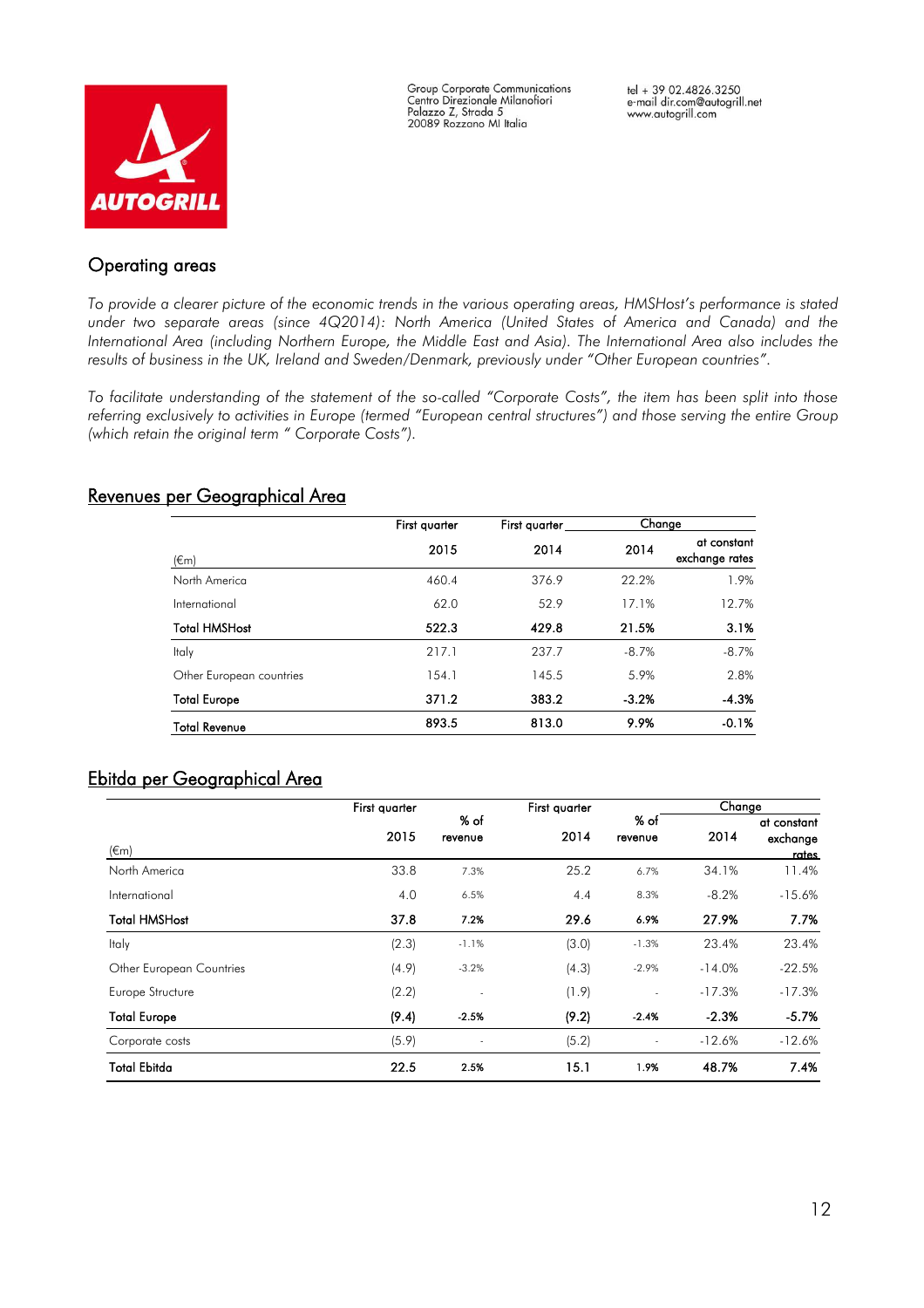

i<br>L

**Group Corporate Communications** Centro Direzionale Milanofiori Palazzo Z, Strada 5 20089 Rozzano MI Italia

## HMSHost – North America

In 1st quarter 2015, North America generated **revenues** of \$518.4m, up 1.9%<sup>7</sup> (up 0.4% at current rates) on \$516.2m in the same period the previous year.

Revenues per channel were as follows:

|                      | First quarter | First quarter | Change   |                               |
|----------------------|---------------|---------------|----------|-------------------------------|
| $(\text{Im})$        | 2015          | 2014          | 2014     | at constant<br>exchange rates |
| Airports             | 437.9         | 434.5         | 0.8%     | 2.1%                          |
| Motorways            | 72.6          | 71.9          | 1.1%     | 3.8%                          |
| Other                | 7.9           | 9.8           | $-19.6%$ | $-19.6%$                      |
| <b>Total Revenue</b> | 518.4         | 516.2         | 0.4%     | 1.9%                          |

Sales in the US **airport channel** were up 3.2%, both in absolute terms and on a comparable basis. The increase in the average spend, following the introduction of concepts with richer offerings, enabled revenues to grow in step with airport traffic in the USA (up 3.5% $^{\rm 8}$ ) even though the number of transactions was substantially unchanged. Sales in Canadian airports, on the other hand, were down 7.4% (down 17.6% at current rates), mainly because of negative performance at Toronto and Montreal airports, where excess supply with respect to the traffic potential of these airports has driven up competitive pressure. Due to these opposing trends in the United States and Canada, sales in the airport channel in North America grew 2.1% overall (up 0.8% at current rates).

US motorway revenues were up 3.6% on a comparable basis, thus topping the traffic trend, which was up 2.7%<sup>9</sup>. Sales performance was positive (up 8.4% at constant rates) on the Ontario motorway in Canada, which suffered particularly bad weather conditions in 2014. In North America as a whole, revenues in this channel were up 3.8% (up 1.1% at current rates), with increases in both average spend and number of transactions.

Sales in the other channels were down 19.6% on the previous year due to the Group's decision to abandon a number of contracts in shopping malls.

Ebitda in North America amounted to \$38.1m, up 11.4% (up 10.3% at current rates) on \$34.5m in the same period in 2014, with a ratio to revenues of 7.3% against 6.7% the previous year.

The improvement in the Ebitda margin was due above all to the reduced impact of the cost of sale, reflecting a more favourable sales mix. Positive results were also obtained in terms of labour productivity, making it possible to absorb the increase in costs for social security and benefits.

The result for the period includes a restructuring charge of \$2.8m (\$1.2m in 1st quarter 2014). Excluding this non-recurring charge, the growth in Ebitda was 15.6% (up 14.5% at current rates) with a ratio to revenues of 7.9% (6.9% in 2014).

<sup>7</sup> Sales in North America include revenues produced in various Canadian airports, including Toronto, Montreal and Vancouver, and on motorways in Ontario. The change in sales at current rates reflects the impact of the strengthening of the US dollar against the Canadian dollar. <sup>8</sup> Source: Airlines for America, January – March 2015.

<sup>9</sup>Source: Federal Highways Administration, January-February 2015 (sections on which the Group operates).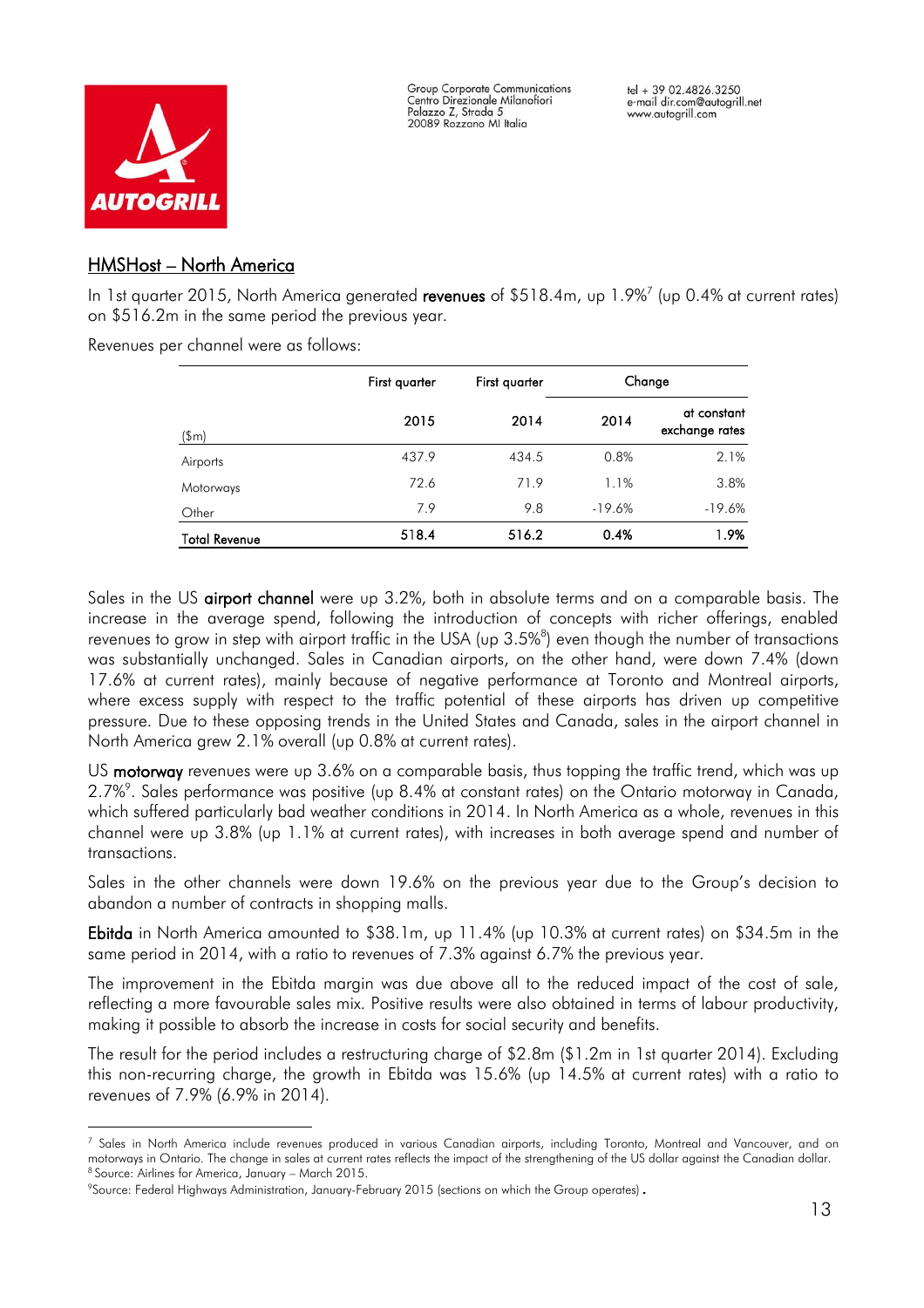

i<br>L

**Group Corporate Communications** Centro Direzionale Milanofiori Palazzo Z, Strada 5 20089 Rozzano MI Italia

# <u>HMSHost – International</u>10

*The International Area also includes the results of businesses in the UK, Ireland and Sweden/Denmark, previously under "Other European countries". This transfer required the companies involved to change their reporting calendar to HMSHost's.*

In 1st quarter 2015, the International Area, where all business is concentrated in the airport channel, generated revenues of €62m, up 12.7% (up 17.1% at current rates) on €52.9m the previous year, as detailed below by macro-area:

|                      | First quarter | First quarter | Change |                               |
|----------------------|---------------|---------------|--------|-------------------------------|
| $(\epsilon$ m        | 2015          | 2014          | 2014   | at constant<br>exchange rates |
| North Europe         | 39.3          | 38.5          | 2.1%   | 1.6%                          |
| Rest of the world    | 22.7          | 14.4          | 57.3%  | 39.0%                         |
| <b>Total Revenue</b> | 62.0          | 52.9          | 17.1%  | 12.7%                         |

In **Northern Europe** the increase in revenues was of 1.6% (2.1% at current rates). Excluding the aforementioned change in the reporting calendar, revenues would have been up 21.9% (up 22.5% at current rates) reflecting good performance at Schiphol Airport in The Netherlands and openings in the UK.

In the Rest of the world the growth in revenues was of 39% (57.3% at current rates), reflecting both the expansion of business in Vietnam, Turkey and Russia (which generated additional revenues, compared to 1st quarter 2014, of €3.2m) and the start up of business, in April 2014, in Indonesia (Bali), which generated revenues of €3.0m in 1st quarter 2015.

Ebitda in this area amounted to €4.0m, down on €4.4m in 1st quarter 2014 due mainly to the cost of starting up new business in Indonesia. The ratio to revenues was 6.5% against 8.3% the previous year.

<sup>&</sup>lt;sup>10</sup> The area includes a series of locations in Northern Europe (Amsterdam Schiphol Airport, the UK, Ireland, Sweden/Denmark and Finland) and the Rest of the world (Arab Emirates, Turkey, Russia, India, Indonesia, Malaysia, Singapore, Vietnam, Australia and New Zealand).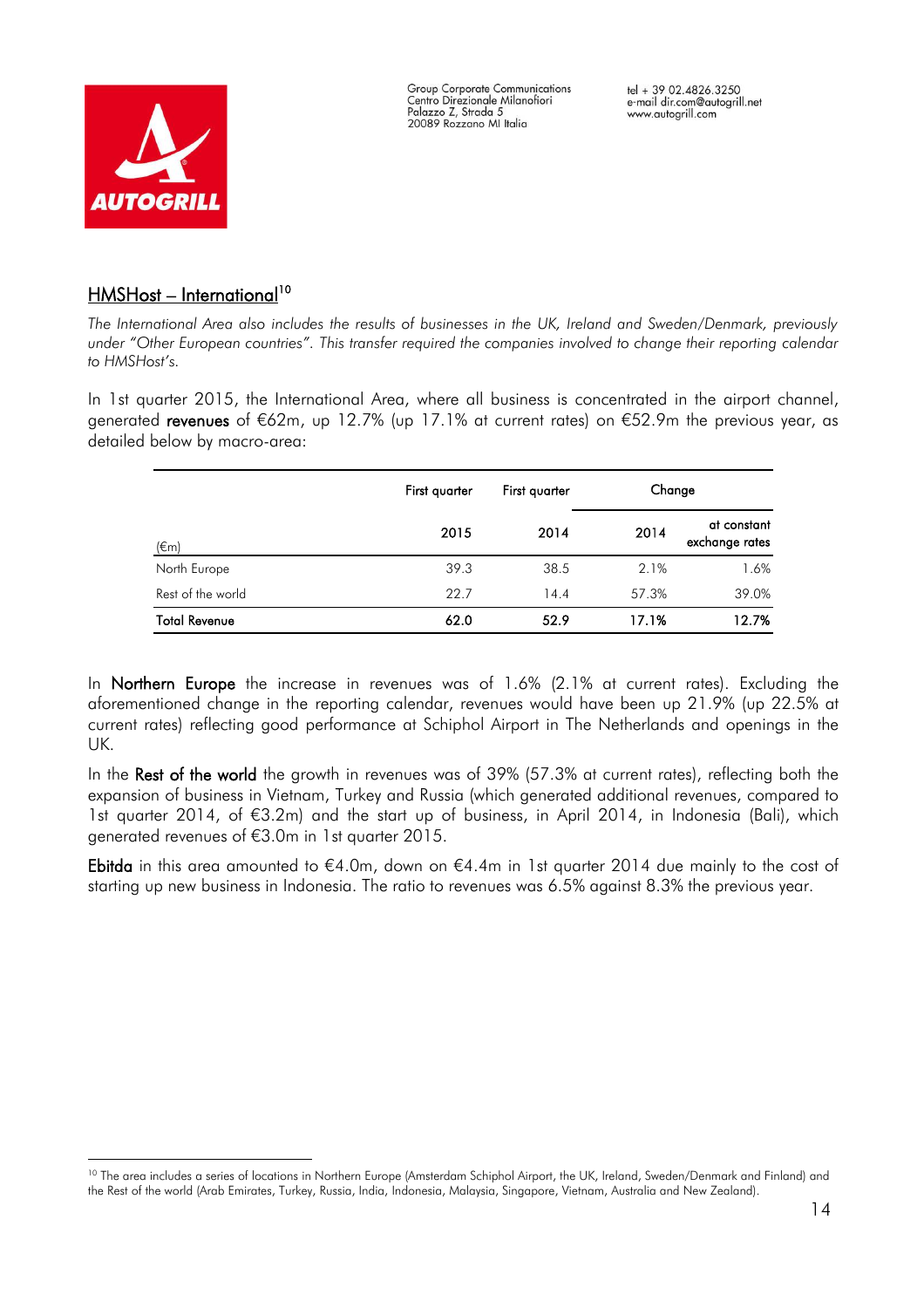

**Group Corporate Communications** Centro Direzionale Milanofiori Palazzo Z, Strada 5<br>20089 Rozzano MI Italia

# $Europe<sup>11</sup>$

i<br>L

*Till 3Q2014 the Europe Area also included the results of business operations in the UK, Ireland and Sweden/Denmark. Such operations are now stated, for 2015 and 2014, in the HMSHost International Area.*

In 1st quarter 2015 revenues generated in Europe amounted to €371.2m, down 4.3% (down 3.2% at current rates) on €383.2m in the same period in 2014. The growth seen in Germany, Belgium and Spain thanks to new openings in the airport and railway station channels only partly offset the contraction in sales in Italy caused by the shrinking of the operating perimeter.

Sales in Europe per channel were as follows:

|                      | First quarter | First quarter |          | Change                        |  |
|----------------------|---------------|---------------|----------|-------------------------------|--|
| $(\epsilon$ m)       | 2015          | 2014          | 2014     | at constant<br>exchange rates |  |
| Motorways            | 250.4         | 262.8         | $-4.7%$  | $-5.4%$                       |  |
| Airports             | 46.1          | 41.7          | 10.6%    | 7.4%                          |  |
| Railway Stations     | 39.0          | 37.3          | 4.5%     | 2.9%                          |  |
| Other $(*)$          | 35.7          | 41.4          | $-13.8%$ | $-15.2%$                      |  |
| <b>Total Revenue</b> | 371.2         | 383.2         | $-3.2%$  | $-4.3%$                       |  |

(\*) Including sales to franchisees

Ebitda in Europe was a negative €9.4m, down 5.7% (down 2.3% at current rates) on €-9.2m in 1st quarter 2014. The result for 1<sup>st</sup> quarter 2015 includes a  $\epsilon$ 1.1m reorganization charge, whereas the same quarter in 2014 included non-recurring charges of €0.9m. Excluding such charges, Ebitda would have been down 3.6% (0.1% at current rates).

European central structures costs amounted to €2.2m against €1.9m in 2014.

<sup>&</sup>lt;sup>11</sup> The area includes business operated by the Group in Italy and Other European Countries (Austria, Belgium, France, Germany, Greece, The Netherlands, Poland, Czech Republic, Slovenia, Spain, Switzerland).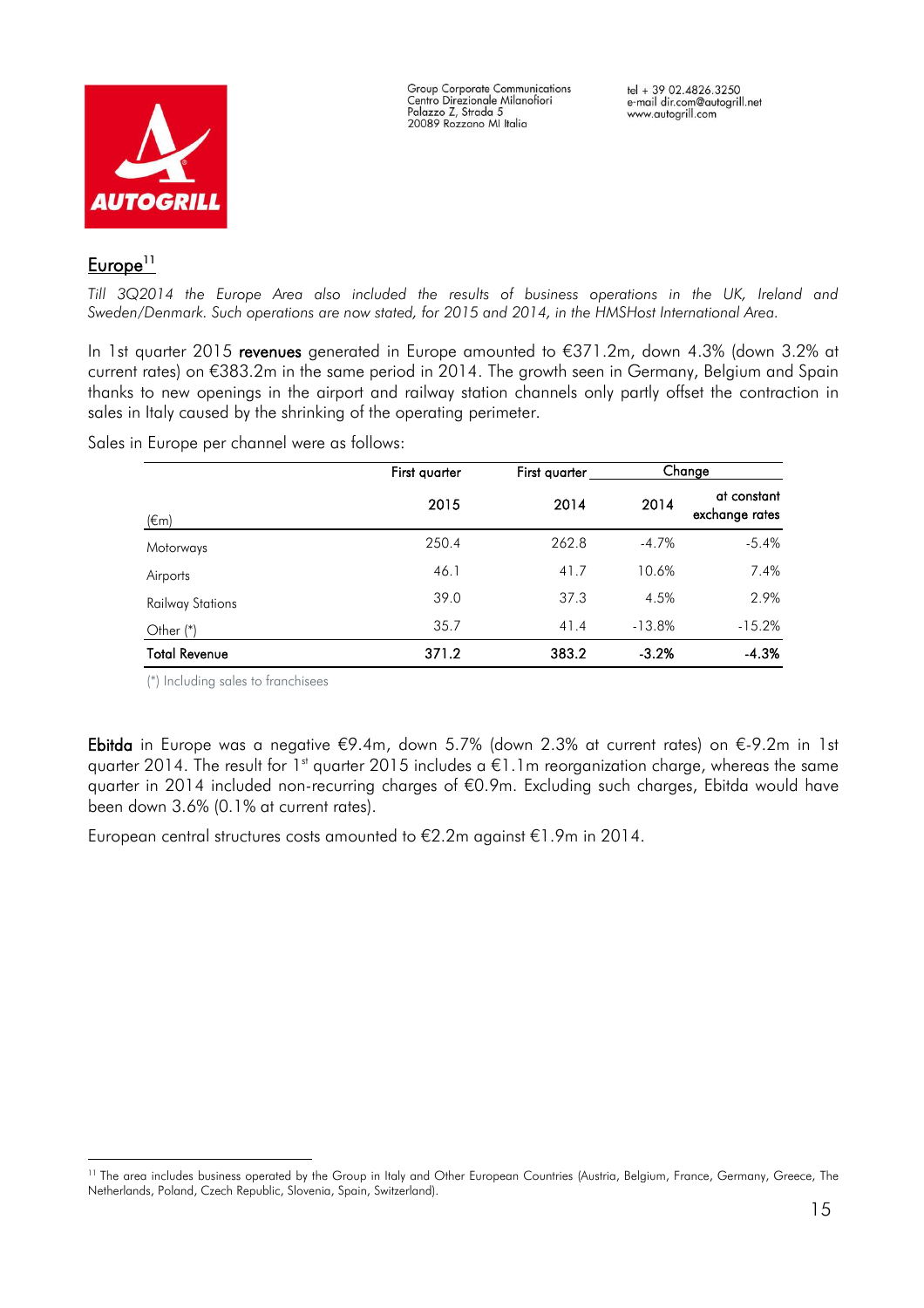

**Group Corporate Communications** Centro Direzionale Milanofiori Palazzo Z, Strada 5 20089 Rozzano MI Italia

## **Italy**

In 1st quarter 2015, overall revenues in Italy amounted to €217.1m, down 8.7% on €237.7m in the same period the previous year, mainly due to the shrinking of the perimeter following the selective renewals in the 2013/2014 tender campaign.

Sales per channel were as follows:

|                         | First quarter | First quarter |          |
|-------------------------|---------------|---------------|----------|
| $(\epsilon m)$          | 2015          | 2014          | Change   |
| Motorways               | 166.7         | 181.8         | $-8.3%$  |
| Airports                | 15.4          | 15.6          | $-1.2%$  |
| <b>Railway Stations</b> | 8.2           | 7.8           | 5.4%     |
| Other $(*)$             | 26.7          | 32.5          | $-17.9%$ |
| <b>Total Revenue</b>    | 217.1         | 237.7         | $-8.7%$  |

(\*) Including sales to franchisees

Motorway revenues in Italy amounted to €166.7m, down 8.3% on €181.8m in 1st quarter 2014. The contraction in sales was largely the result of the different operating perimeter following the Group's strategy in Italy of concentrating its resources on locations with higher potential. This approach entailed the abandon of various points of sale that were performing unsatisfactorily and selective participation in the season of motorway tenders. The result of exiting the non-renewed points of sale (concentrated in July 2014) was a drop of around €10m in revenues in 1st quarter 2015 compared to the same quarter the previous year.

On a same perimeter basis, and with an increase in traffic up 0.9%<sup>12</sup>, sales were down 1.8% on the previous year. In detail, foodservice sales were down 2.1% due to the persistently weak propensity to spend, while market sales were up 3.2% thanks to special marketing initiatives. Revenues from complementary products in the period were down 3.8%.

Airports sales, at €15.4m, were substantially stable with respect to 1<sup>st</sup> quarter 2014 (€15.6m) thanks to the opening of new points of sale at Roma Fiumicino Airport that offset the loss of sales produced by the Group's exit from low–performing locations at the airports of Florence, Bari and Naples. Net of contracts terminated in advance, sales in the channel were up 4.1%.

Sales in railway stations reached €8.2m, up 5.4% on 2014 thanks to excellent performance by Bistrot Milano Centrale.

The drop in sales in the other channels (down 17.9% on 2014) reflects the closure of various nonprofitable locations on high streets, in shopping centres and trade fairs.

Ebitda in Italy amounted to  $\epsilon$ -2.3m, an improvement on  $\epsilon$ -3.0m in 1st quarter 2014 thanks to the benefits obtained by abandoning non-profitable points of sale, the lower impact of the cost of sale and the positive effects of production and logistics chain reviewing. Ebitda in 1st quarter 2015 includes a reorganization charge of €1.0m against €0.9m in 2014.

i<br>L

<sup>12</sup>Source: Autostrade per l'Italia, January-March 2015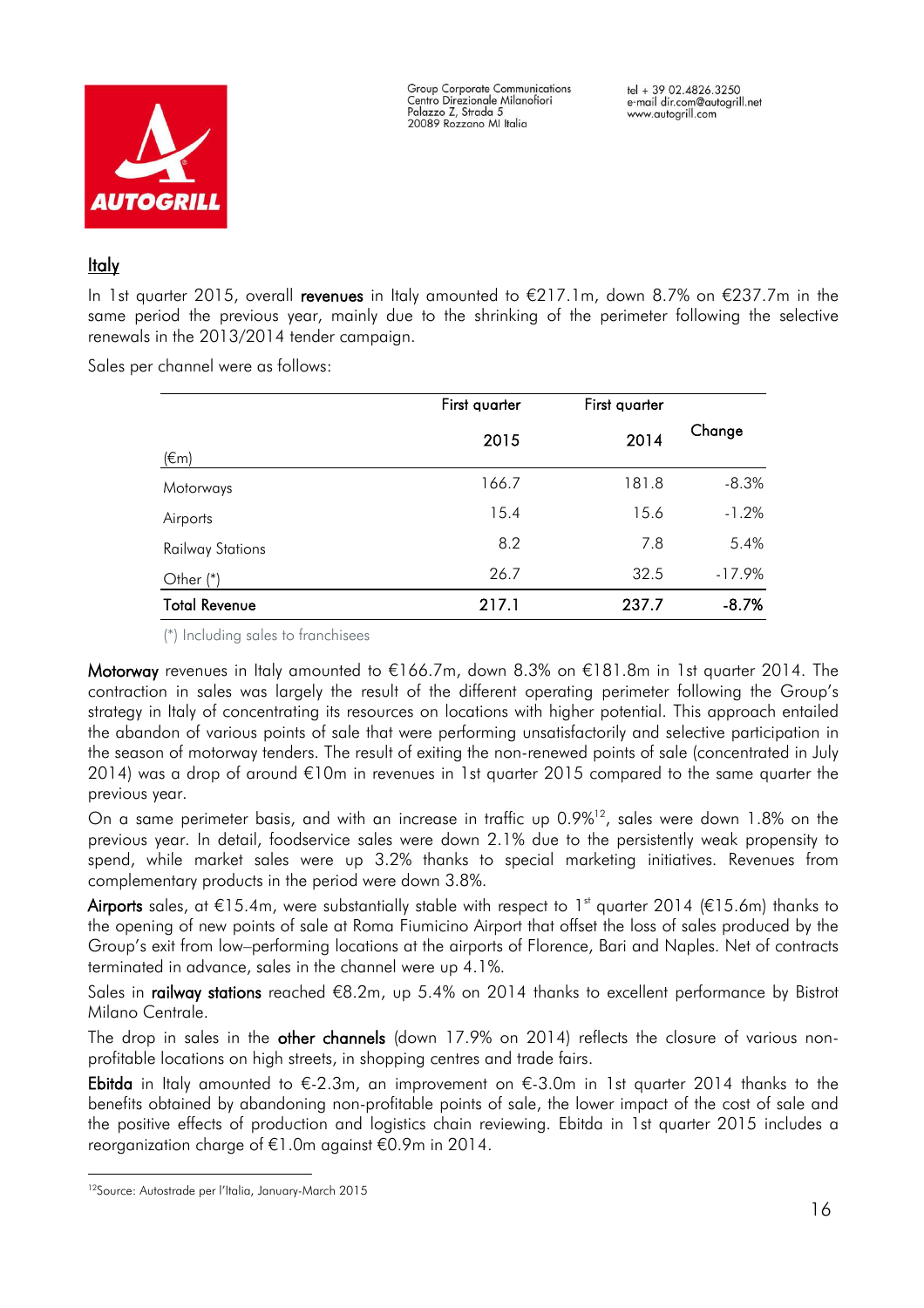



## **Other European countries**

*Till 3Q2014, the "Other European countries" area also included the results of business operations in the UK, Ireland and Sweden/Denmark. Such operations are now stated, for 2015 and 2014, in the HMSHost International Area.*

In 1st quarter 2015, sales in the Other European countries were up 2.8% overall (up 5.9% at current rates), with revenues rising in all countries in the area except for slight contractions in France and Switzerland. The latter in particular was penalized by lower propensity to spend in locations on the Swiss-German border due to the strengthening of the Swiss franc against the euro. The trend in revenues per channel was as follows:

|                         | First quarter | First quarter |       | Change                        |  |
|-------------------------|---------------|---------------|-------|-------------------------------|--|
| $(\epsilon$ m)          | 2015          | 2014          | 2014  | at constant<br>exchange rates |  |
| Motorways               | 83.7          | 81.0          | 3.2%  | 0.9%                          |  |
| Airports                | 30.8          | 26.2          | 17.6% | 12.3%                         |  |
| <b>Railway Stations</b> | 30.7          | 29.5          | 4.3%  | 2.3%                          |  |
| Other $(*)$             | 9.0           | 8.9           | 1.1%  | $-6.4%$                       |  |
| <b>Total Revenue</b>    | 154.1         | 145.5         | 5.9%  | 2.8%                          |  |

Motorway channel sales amounted to €83.7m, up 0.9% (up 3.2% at current rates) on €81m in 1st quarter 2014, with good performance in Spain, Germany and The Netherlands, while Switzerland saw a contraction reflecting the aforementioned penalization of sales in locations on the German border because of the strong Swiss franc.

Airport channel revenues were up 12.3% (up 17.6% at current rates) thanks to excellent performance at the airports of Athens, Brussels and Frankfurt and the opening of new points of sale at Düsseldorf Airport.

Performance in the railway station channel (up 2.3%) benefited from the opening of new locations at Atocha and the start up of business at Chamartin, both stations in Madrid.

Ebitda in the Other European Countries amounted to €-4.9m, down on €-4.3m in 1st quarter 2014. The slight contraction was due to the trend in Switzerland, where locations near the border are losing competitiveness due the strong Swiss franc, and in France, where a number of motorway contracts were not renewed.

# Corporate Costs

Corporate costs in 1st quarter 2015 amounted to €5.9m against €5.2m in the same period the previous year. The reduction in personnel and consulting costs made it possible to soften the impact of higher amounts allocated to the management incentive plans linked to the rise in Autogrill's share price over the reference period.